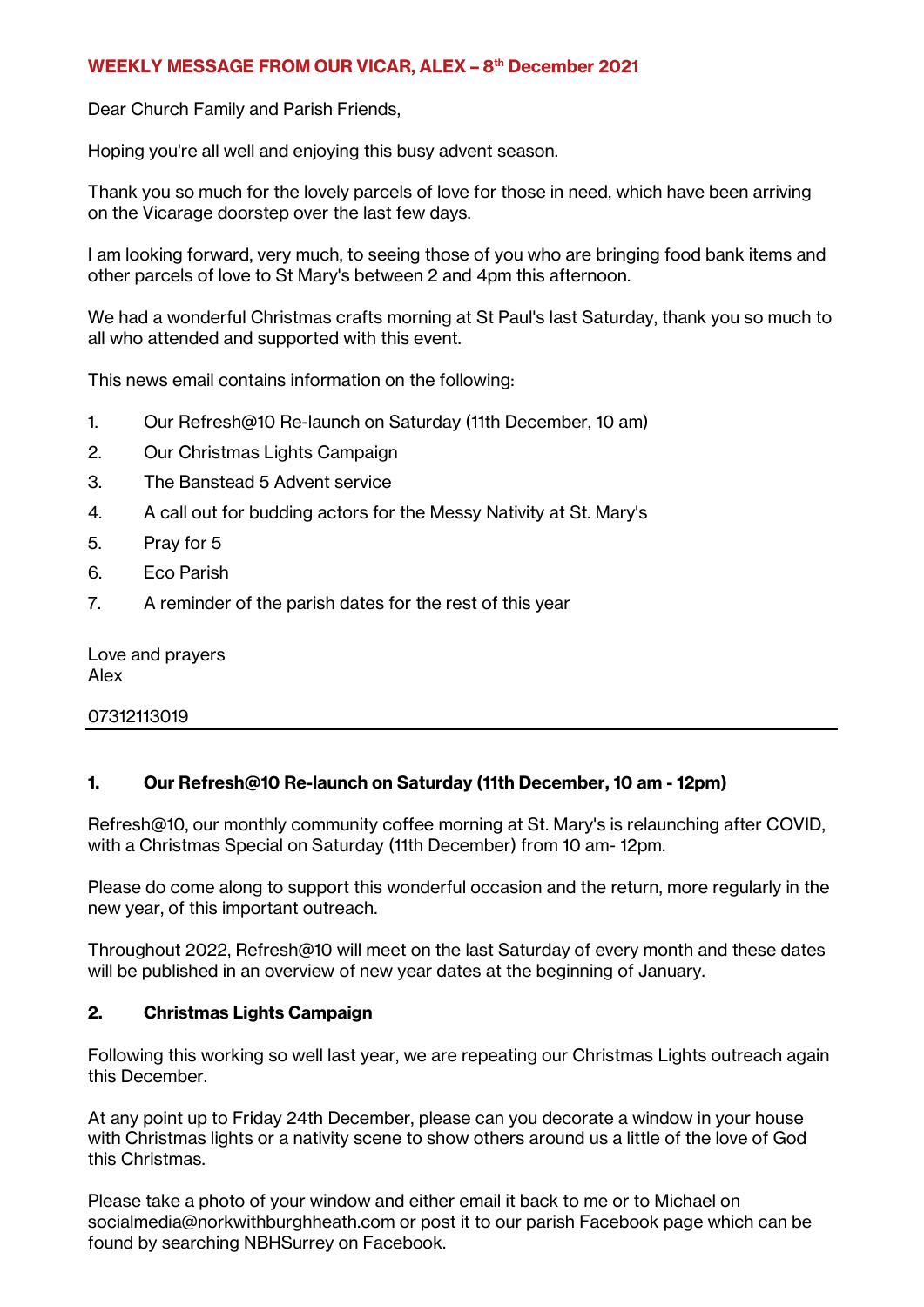Please see the flyer attached for more information. And please do share this with friends and family so they can join in too.

It would be wonderful to have as many windows decorated as possible! Two have already been sent in: Thank you Michael and George & the Drewitt Family!

# 3. The Banstead 5 Advent service

This evening, at All Saints Banstead, there is a Banstead Five Advent service at 7.30 pm.

All are welcome to attend, either in person or on Zoom, for which the information is below:

Banstead 5 Churches is inviting you to a scheduled Zoom meeting.

Topic: Banstead 5 Churches' Advent Carol Service Time: Dec 8, 2021 07:30 PM London

Join Zoom Meeting https://us02web.zoom.us/j/83644760431?pwd=b3BSSVVjYS9rSkROT29oOGJ5U1dOdz09

Meeting ID: 836 4476 0431 Passcode: 224342

# 4. A call out for budding actors for the Messy Nativity at St. Mary's

Dave Wharton is putting together a nativity sketch for the Messy Church Nativity at St. Mary's on Sunday 19th December.

Please contact him asap on david.ob1@hotmail.co.uk to volunteer to take part.

### 5. Pray for 5

Thank you so much to Sue Wharton and Tomos Davies for explaining to everyone about our Parish Evangelism Hub and introducing 'Pray for 5' during advent (and beyond).

A link to their talk from Sunday is here: https://www.youtube.com/watch?v=ARoqBfHtolE

Following questions from some of us, Sue has also kindly produced some pointers to help us further with pray for 5. These are attached.

### 6. Eco Parish

Thank you so much to Jim Illingworth for presenting to us about ECO PARISH on Sunday 28th November.

The link to Jim's talk is here: https://www.youtube.com/watch?v=2wtuhD-Oe24

A copy of our starter ECO PARISH action plan is also attached, so you can see the things we are doing first to target this important area - and the progress we are making towards each of these, which is annotated on the plan.

In the new year we will meet again, review our progress towards these targets, and set some more.

### 7. A reminder of the parish dates for the rest of this year

The remaining key dates for our Parish for the rest of this year are as follows: